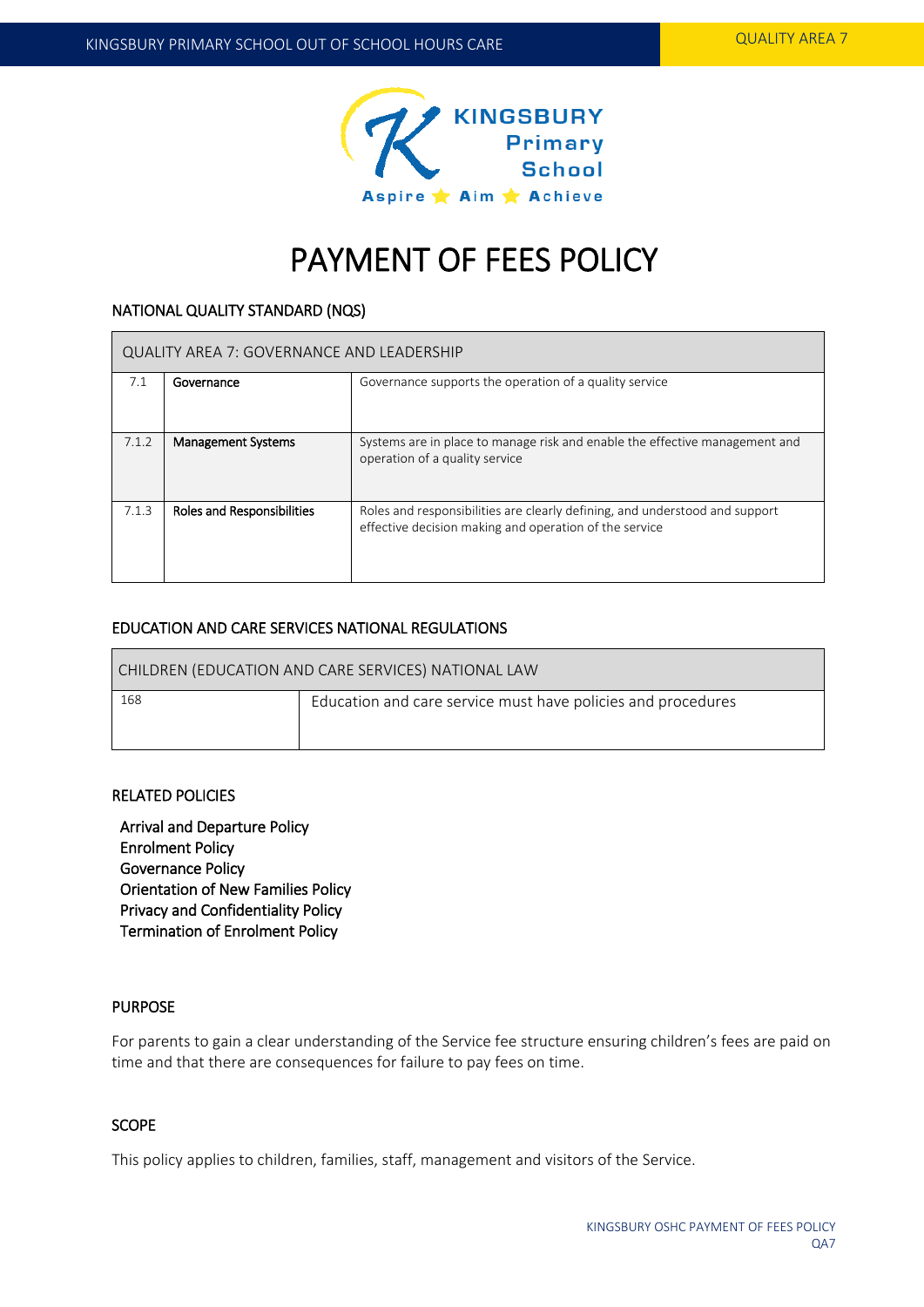## IMPLEMENTATION

The fee structure of the Service includes:

## General Fees

- Fees are charged to accounts every Monday and vary depending on the Child Care Subsidy. The Child Care Subsidy will be paid directly to the Service. Casual and Permanent Bookings are charged the same fee.
- Basic requirements that must be satisfied for an individual to be eligible to receive Child Care Subsidy for a child include:
	- The age of the child (must be 13 years or under and not attending secondary school)
	- The individual, or their partners, meeting the residency requirements
- Families level of Child Care Subsidy will be determined by:
	- Combined family income
	- Activity level of parents
	- Type of child care Service
- Fees are expected to be paid on a weekly or fortnightly basis
- Fees are charged at full sessions only (no matter what the attendance hours are)
- Excursions and incursions may attract additional fees
- If staff are not informed of a cancellation or non-attendance of Before School, After School or Vacation Care, the full fee will be charged

#### Late Fees

Our Service is not licensed or insured to have children on the premises after hours. This is a breach in the Education and Care Regulations.

- It is unacceptable to pick children up late from the Service. A late fee of \$1 per minute will apply where children are not picked up prior to closing time.
- A review of the child's enrolment will occur where families are consistently late.

#### Payment of fees

- Fee statements are issued via email, unless an alternative arrangement has been made, to every family on a Monday.
- The following payment methods are accepted at the service:
	- Cash to the OSHC Coordinator or an authorised staff member during OSHC program hours;
	- EFTPOS at the school office between 8:30am and 4:30pm, Monday to Friday;
	- Cheques made payment to Kingsbury Primary School OSHC.

## Financial Difficulties

 If a family is experiencing financial difficulties, a suitable payment plan may be arranged with authorisation of the Approved Provider.